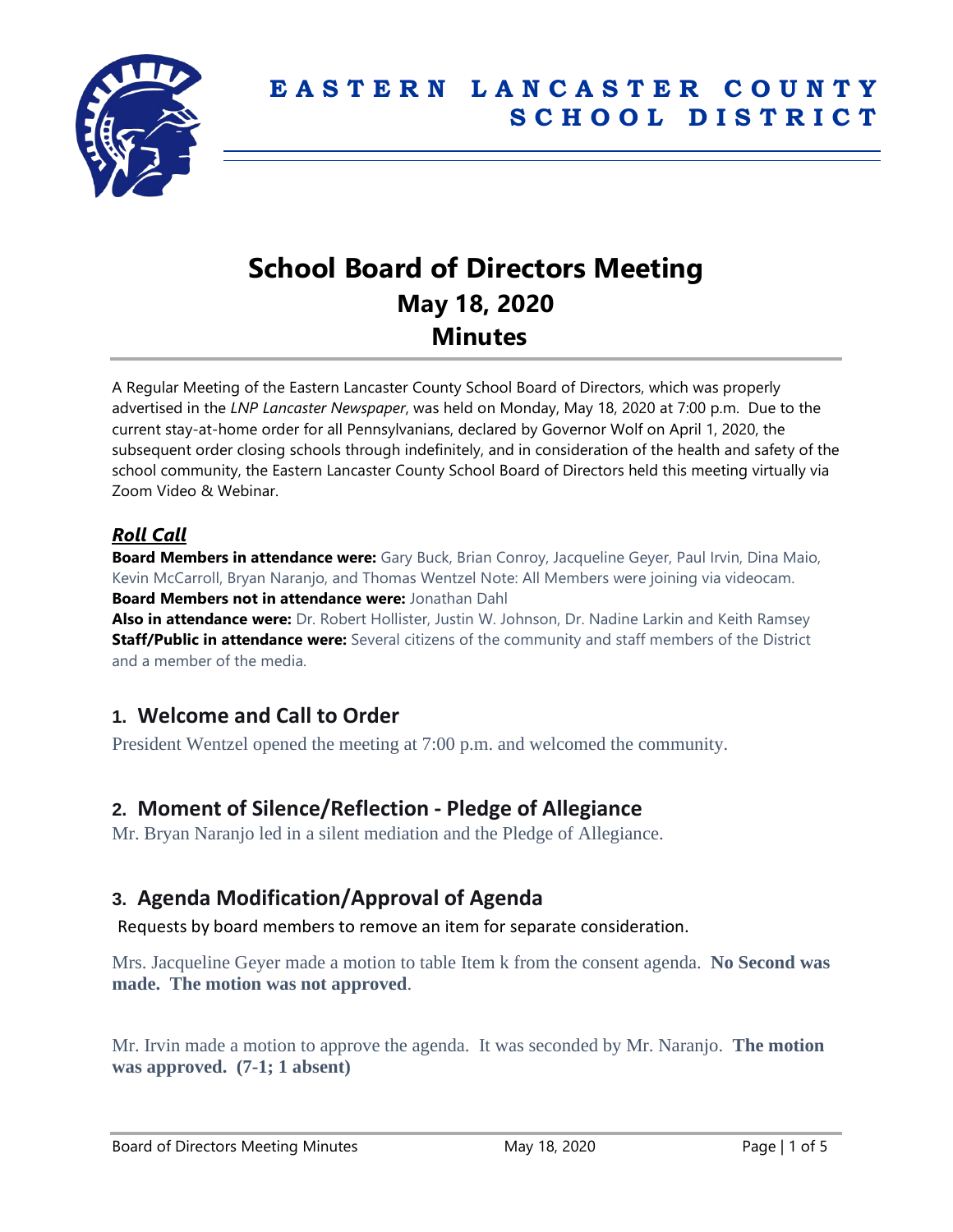## **4. Citizens of the District Comments**

The Board encourages citizens of the district to come before the Board to present their petitions, inquiries, or other communications of interest. The Board invites public (*Citizens of the District*) comment on any topic that is within the Board's jurisdiction. As outlined in Board Policy 903, the Board requires that public participants be residents or taxpayers of this district. Due to the virtual aspect of the Board meeting, the Board is requesting if you wish to provide public comment during the virtual board meeting, you should sign-up to do so by completing the online form prior to the meeting.

#### [PUBLIC COMMENT SIGN-UP FORM](https://forms.gle/zDXXoX8rZQUxt1Ap6)

*Public comments will be read aloud during the public comment section of the agenda.* Thank you.

#### **COMMENTS:**

#### Jon Mentzer, 519 Edwards Rd Narvon, Pa 17555

Would like to pray........ Dear Heavenly Father, thank you for the opportunity to still have the freedom to publicly pray. Lord I ask that you will continue to be with this school board and help them with the the decisions that need to be made. May they seek your wisdom as they navigate through these crazy times. Lord I also ask you be with the Seniors as many are disappointed with the current situation,not having a traditional graduation. Also give them wisdom in the upcoming decisions for their future plans. You are an awesome God and help us all to keep you in forefront in all we do. I ask all these things in your Son's Holy name. Amen

## **5. Consent Agenda**

Items listed under the Consent Agenda section of our Board Meeting Agenda are considered to be routine and are acted on by the Board in one motion. There is no Board discussion of these items individually prior to the Board vote unless a member of the Board requests that a specific item be removed from the Consent Agenda. Requests to remove an item from the Consent Agenda will be accepted at agenda section 3. Agenda Modification/Approval of Agenda. (Requests to remove an item for separate consideration). Items Removed from the Consent Agenda will be moved to agenda section "Action Items."

Mr. Naranjo made a motion to approve the consent agenda report. It was seconded by Mr. Conroy. **The motion was approved. (8-0; 1 absent)**

- **a. Approval of Minutes**
- **b. Treasurer's Report**
- **c. Approve Personnel Report**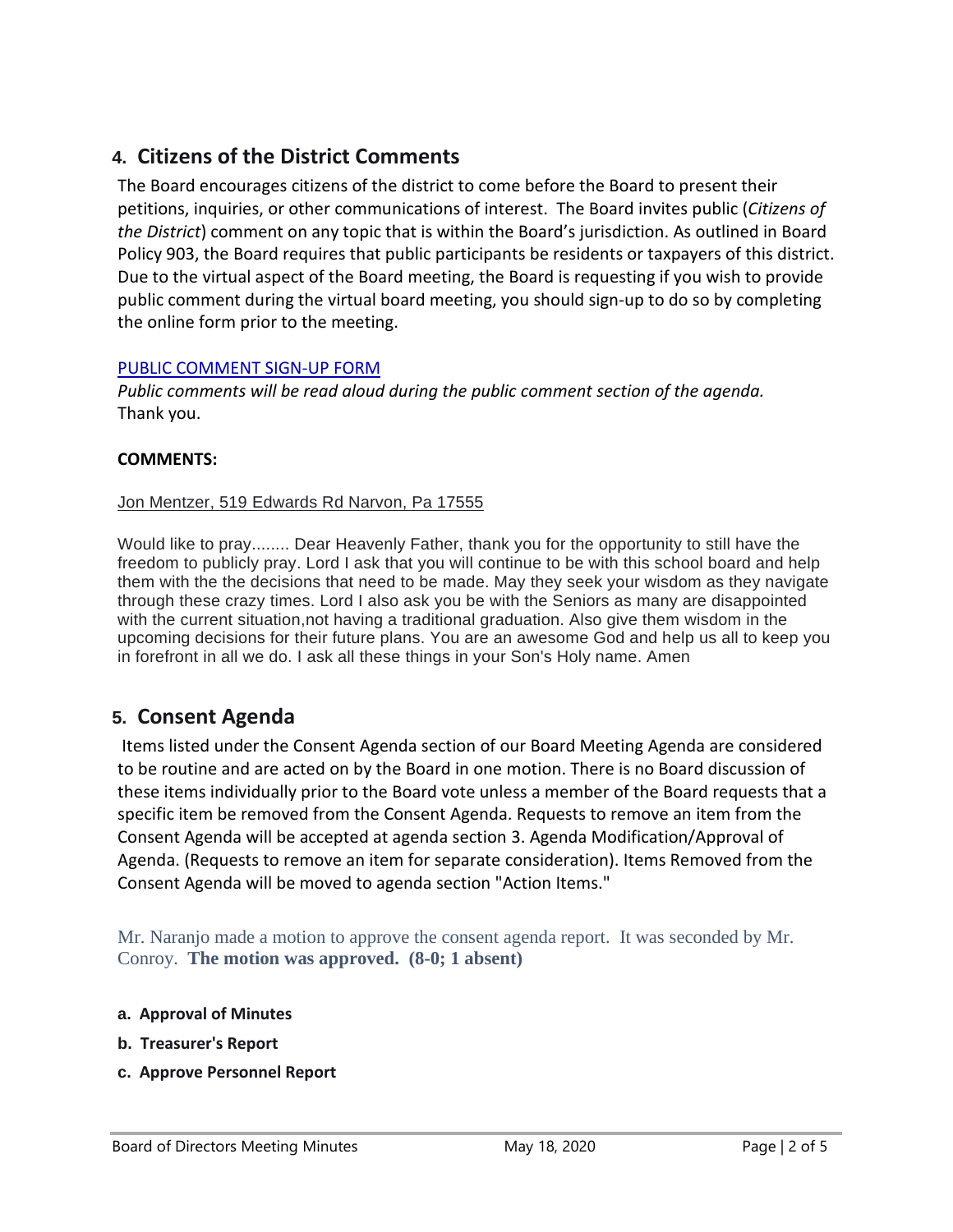- **d. Bills Paid**
- **e. Cafeteria Fund Treasurer's Report**
- **f. Investments**
- **g. Student Activity Account**
- **h. Approve Budgetary Transfers**

**i. Approval of PNC Bank and Pennsylvania School District Liquid Asset Fund (PSDLAF) as District Depositories for 2020-21**

- **j. Approve Breakfast, Lunch and Milk Prices effective for 2020-21 school year**
- **k. Approve a Settlement Agreement for Education Expenses for a Learner with Special Needs**

**l. Approve, Mr. Keith Ramsey, Treasurer of the Eastern Lancaster County School Board for a period of one year (2020-2021).**

## **6. Action Items**

Items Removed from Consent Agenda for Separate Consideration.

#### **a. Tennis Court Project - General Construction Contract Award - Motion Below**

BE IT RESOLVED, that the Eastern Lancaster County School District awards the Tennis Court bid, subject to approval by District Administration and Counsel, for the GENERAL CONSTRUCTION Base Bid in the amount of \$643,625 to Grote Services/Sport Court of PA

Mr. Ramsey presented the Board with the motion to award the construction contract for the Tennis Courts project to Grote Services/Sport Court of PA. Mr. Ramsey noted that the owners of the company both graduated from Garden Spot High School.

Mr. Irvin made a motion to approve the Tennis Court Project - General Construction Contract Award. It was seconded by Mr. Buck. The motion was approved. (8-0; 1 absent)

### **7. Reports**

#### **a. Lancaster County Tax Collection Bureau**

No Report. Mr. Ramsey indicated that the next meeting was scheduled for June 10, 2020.

#### **b. Lancaster-Lebanon IU13**

No Report. Mr. Irvin indicated that the next IU Board meeting was scheduled for May 20, 2020.

#### **c. Lancaster CTC**

Mrs. Maio reported on the April 23<sup>rd</sup> JOC meeting, informing the Board that the meeting mainly focused on the financial impact of Covid-19. She also reported that enrollment for the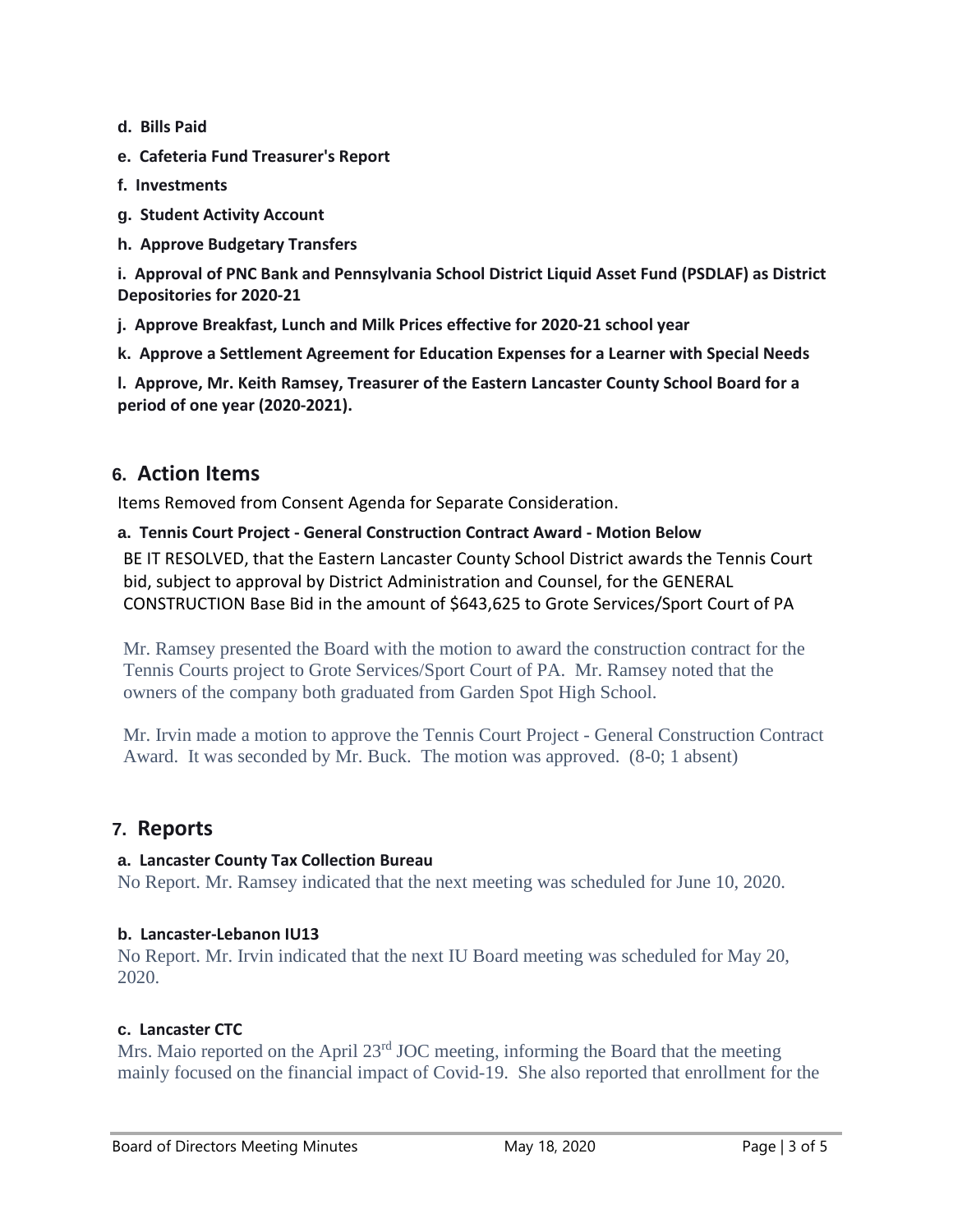2020-2021 school year for full-day students was 89% full and half-day students, 91% full. Mrs. Maio also informed the Board that medical-related programming would restart clinical and face-to-face once county status turned to yellow. She also updated the Board on the current status of the adult and post-secondary programs due to Covid-19.

#### **d. Legislative**

Mr. Wentzel reported on the uncertainty of the State Budget.

## **8. Superintendent's Report**

Dr. Hollister congratulated Mr. Jason Karcheski, Elementary Teacher at New Holland Elementary for applying for and being accepted on the PDE Science Standard Update Task Force.

Dr. Hollister thanked all the people who were making so much happen at the end of the school year, including the Food Services Department continually serving over 12,000 meals every week, the teachers still working hard, and for the tech department working with recording graduation.

He also informed the Board that Crossnet Ministries was working on acquiring Senior yard signs which would be placed on the Garden Spot Campus along Main Street on June 2<sup>nd</sup>.

### **9. Announcements**

Dr. Hollister announced that he hoped that the second board meeting in June could be face-toface, however, if need be, meetings would continue to be virtual.

He also announced that the Food Services Department would continue distributing meals until June 9<sup>th</sup> and Crossnet Ministries would take over of meal distribution for the Summer.

Mr. Walsh updated the Board on the current Garden Spot Secondary Campus renovations.

Mr. Ramsey updated the Board on the sale of property indicating that the auctioneer was waiting for the stay-at-home order to be lifted.

### **10. Adjournment**

Mr. Irvin made a motion to adjourn the meeting at 7:18 p.m. with a second by Mr. Naranjo. The motion was approved. **(8-0; 1 absent)**